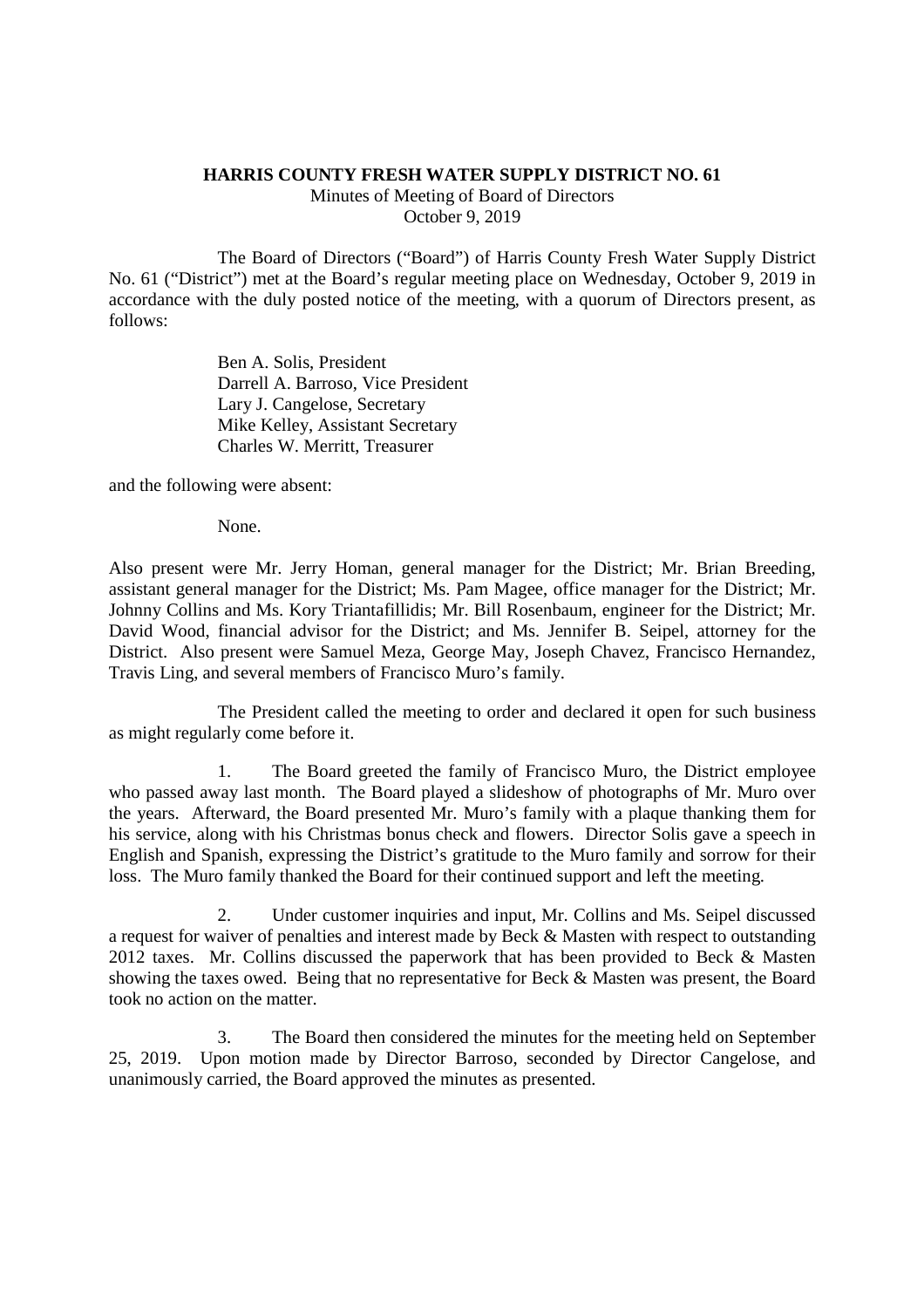4. The Board called the public hearing for public comment on the proposed 2019 tax rate to be set in the District. No comments were received. The Board then closed the public hearing. Upon motion made by Director Kelley, seconded by Director Barroso, and unanimously carried, the Board elected to levy a \$0.29 tax rate per \$100 valuation.

5. The Board considered the Order Setting Tax Rate, Approving Tax Roll, and Levying Debt Service Tax for 2019. Mr. Collins confirmed that he had published the required notice which reflects that the District will set a tax rate of \$0.29 per \$100 valuation. Ms. Seipel then presented an Amendment to Statement of Directors which reflects the newlyadopted tax rate, a copy of which will be recorded in the Real Property Records of Harris County, Texas. After review, and upon motion made by Director Solis, seconded by Director Barroso, the Board voted unanimously to approve the Order setting the District's 2019 tax rate at \$0.29 per \$100 valuation and the Amendment to Statement of Directors.

6. Mr. Rosenbaum then presented the engineer's report, a copy of which is attached hereto. The engineer discussed the status of the Texas Department of Transportation's project to expand N. Eldridge Parkway. He requested authority to perform survey work necessary to determine the easement areas needed for the District facilities to be relocated. Mr. Rosenbaum stated that the work would cost approximately \$18,000. Upon motion made by Director Barroso, seconded by Director Merritt, and unanimously carried, the Board authorized the survey work.

Mr. Rosenbaum then presented two letters received from the Harris County Engineering Department regarding proposed drainage improvement projects in the Tower Oaks Meadows and Barwood neighborhoods. The letters stated that Harris County will undertake these projects, which total approximately \$18,200,000, only if the District agrees to pay for half of the cost. The letters provided the District with a 30-day deadline to respond. Mr. Rosenbaum stated that he would need additional time to study the proposed projects, and the Board agreed that they should respond accordingly.

After review, upon motion made by Director Cangelose, seconded by Director Barroso, and unanimously carried, the Board approved the engineer's report as presented.

7. The Board considered payment of the general fund bills. After review, upon motion made by Director Merritt, seconded by Director Barroso, and unanimously carried, the Board approved payment of the general fund bills as presented.

8. Ms. Magee, Mr. Homan, and Mr. Breeding presented the management report. Ms. Magee inquired as to which members of the Board would like to attend the upcoming meeting of the Association of Water Board Directors on October 30, 2019.

Mr. Breeding reported that the District continues to receive applications for the field laborers needed. Mr. Homan and Mr. Breeding stated they are reviewing the applications and intend to schedule interviews in the coming weeks.

Mr. Breeding and Mr. Homan then reported on an incident with the District's crane truck. They stated that a District employee accidentally put regular gas, instead of diesel gas, into the truck, and it cost approximately \$16,000 to fix. The District filed a claim under its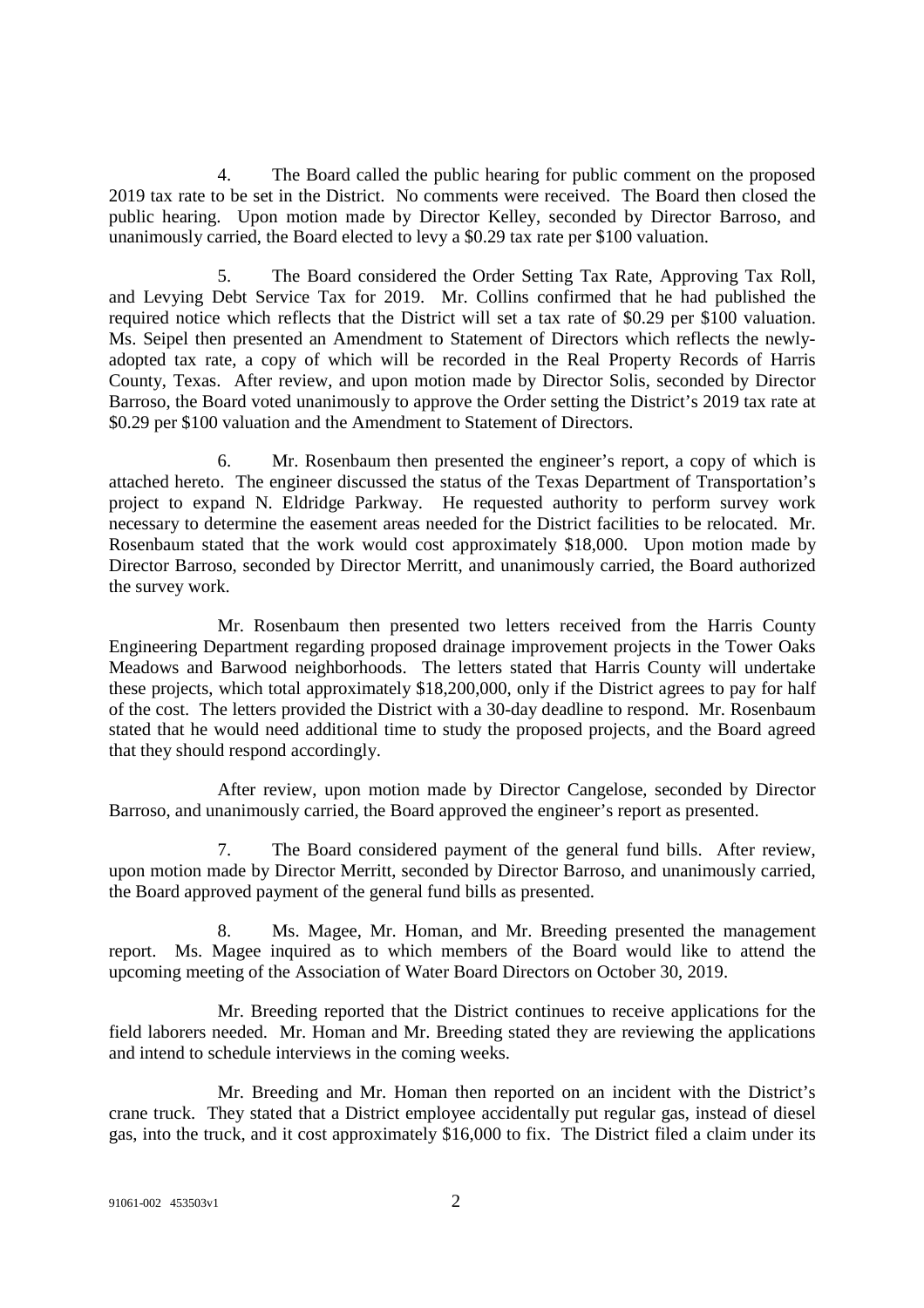insurance, and such claim has been approved. Mr. Homan confirmed that certain disciplinary measures were taken, and the employee felt very badly about what had happened. The Board expressed satisfaction with Mr. Homan and Mr. Breeding's handling of the matter.

Mr. Homan stated that he and Mr. Breeding are meeting with the contractor for phase 6 of the District's sanitary sewer rehabilitation project to discuss their findings.

Mr. Breeding reported that the custom lids for the District's automated meter boxes are complete and will be installed soon.

Mr. Homan stated that he and Mr. Breeding met with Ms. Seipel regarding the District's current water and wastewater agreements with Harris County Municipal Utility District No. 248 ("MUD 248"). Mr. Homan reported that the plan is to renegotiate new agreements with MUD 248 over the next several months.

Lastly, Mr. Homan recognized Mr. Joseph Chavez, a new District employee. Mr. Chavez thanked the Board for the opportunity and stated that he has been learning a great deal.

Upon motion made by Director Cangelose, seconded by Director Barroso, and unanimously carried, the Board approved the management report as presented.

9. The Board discussed the North Harris County Regional Water Authority (the "Authority"). Several directors attended the last meeting of the Authority, at which they gave a presentation on the 26 miles of channel being constructed.

10. With respect to the Water Users Coalition (the "Coalition"), Mr. Homan reported that they had a meeting recently, and membership continues to grow. Mr. Homan also gave an update on the creation of an alert system for districts that are subject to the Authority.

11. Ms. Seipel then provided an update on the status of the lawsuit between the District and Magellan Pipeline Company.

12. The Board lastly considered items for the next Board meeting.

There being no further business to come before the Board, the meeting was adjourned.

**Secretary**